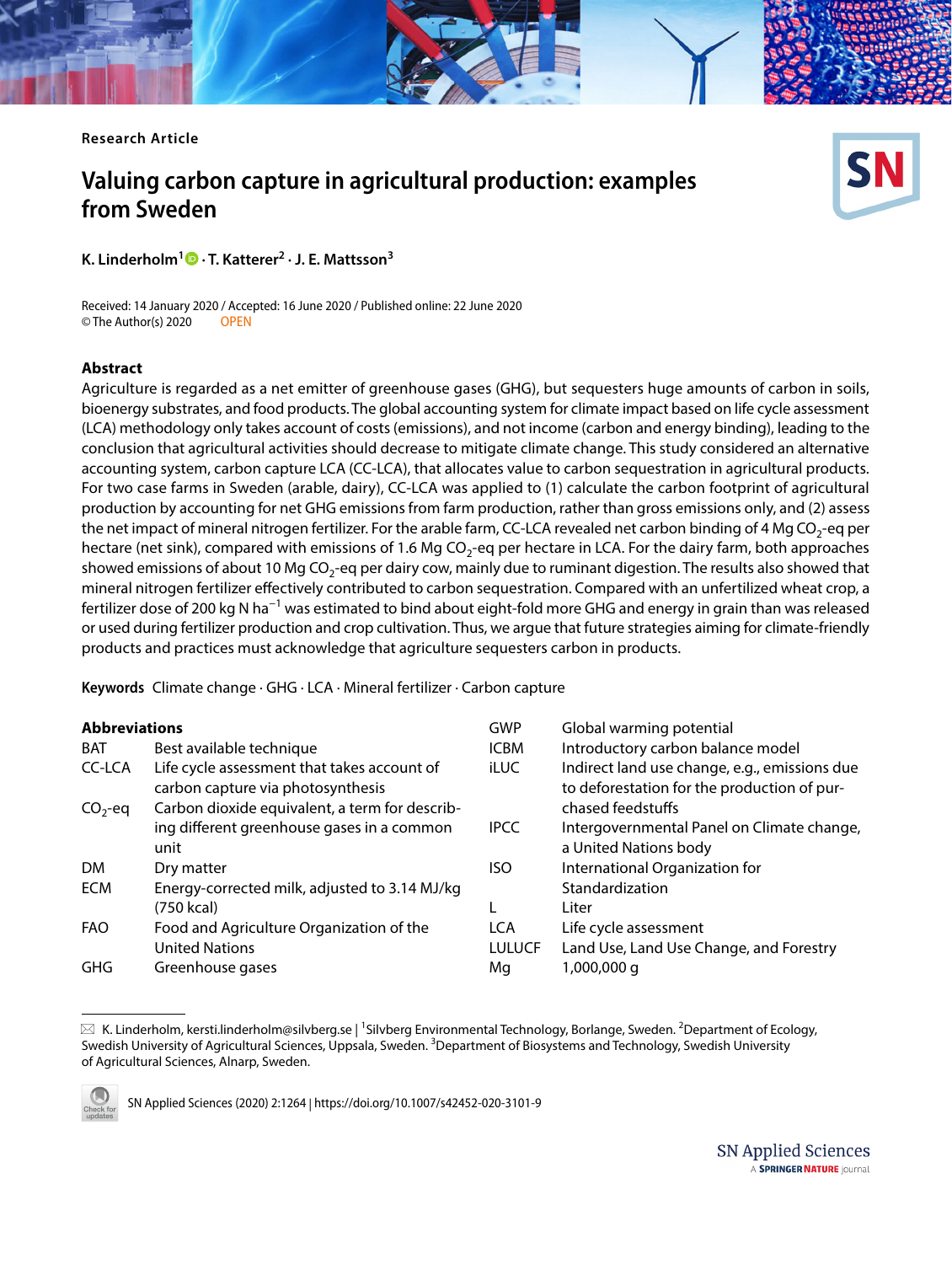| <b>NPK</b>    | Nitrogen, phosphorus, potassium         |
|---------------|-----------------------------------------|
| <b>SFPA</b>   | Swedish Environmental Protection Agency |
| SOC.          | Soil organic carbon                     |
| <b>UNFCCC</b> | United Nations Framework Convention on  |
|               | Climate Change                          |

## **1 Introduction**

Climate change is top of the agenda in many countries, and the climate impacts of diferent sectors are under scrutiny. The Intergovernmental Panel on Climate Change (IPCC) has established a method for calculating emissions of greenhouse gases (GHG) that can be applied at the global level. It is used by the 197 parties to the United Nations Framework Convention on Climate Change (UNFCCC) [[1](#page-9-0)], and thus current reporting covers most emissions sources worldwide. In the IPCC system, each country reports emissions from its domestic production, which reduces the risk of double counting and means that, globally, emissions are accounted for at the site of production. Some carbon pool changes, called Land Use, Land Use Change, and Forestry (LULUCF), which are mainly connected to forestry, are included in the reporting system. However, the IPCC method cannot be used to calculate how climate-friendly nations, regions, or groups of consumers are. Instead, regardless of the end-consumer of a food product, the GHG emissions are placed as a burden on the producing country, which could thus reduce its emissions by reducing its food production.

However, from an environmental perspective, it may be more important for individual countries to change consumption, rather than production. For example, Sweden reported GHG emissions of  $52.7 \times 10^6$  Mg carbon dioxide equivalents ( $CO<sub>2</sub>$ -eq) in 2017, based on national production and excluding LULUCF [\[2](#page-9-1)]. For a population of around 10 million [[3](#page-9-2)], this represents emissions of about 5.3 Mg  $CO<sub>2</sub>$ -eq per person. However, according to the Swedish Environmental Protection Agency (SEPA), the GHG emissions from consumption in Sweden, regardless of the production site, amount to 10.1 Mg  $CO<sub>2</sub>$ -eq per person and year (2016 values) [\[4](#page-9-3)]. Thus, almost half the emissions from consumption in Sweden are generated and accounted for in other countries, unfairly increasing their burden.

The climate impact of food production in agriculture is accounted for in the IPCC system based on the number of animals (mainly ruminants), the amount of manure and fertilizer used, and the acreage of diferent types of farmland, particularly organic soils. With that accounting system, an easy way to reduce the climate impact of agriculture is simply to reduce the number of animals and/ or the area of fertilized farmland, since other mitigation measures will have less infuence on the reported outcome

**SN Applied Sciences** A SPRINGER NATURE journal [[2](#page-9-1)]. This means that achieving signifcant reductions in the GHG emissions from agriculture according to the IPCC system would lead to decreased domestic production of animal- and plant-based foods, and efectively to the outsourcing of food supply.

However, this accounting approach ignores the fact that agriculture (and forestry) can sequester large amounts of carbon in products through photosynthesis. These products can be used by other sectors as renewable energy substrates, fbers, or food. Food is not considered renewable energy in the IPCC accounting system, although leftovers or certain crops can be used for this purpose through biodigestion or gasifcation. Thus, while food production is essential for the world's population, in the IPCC accounting system it is only a burden on producing countries. Moreover, in the IPCC system, only a small fraction of the carbon captured in agriculture is accounted for, when changes in management lead to a net increase in soil organic carbon (SOC) [[2\]](#page-9-1).

In scientifc studies, the climate impact of agricultural production is often measured using a life cycle assessment (LCA) approach, following ISO standards [\[5](#page-9-4), [6](#page-9-5)] and manuals [[7](#page-9-6)]. In LCA, all global warming potential (GWP) from inputs is counted, regardless of whether the inputs are produced inside the country or imported. An LCA approach is employed in the Swedish agricultural extension system to calculate GWP for a certain farm or crop, and the results are generally expressed as emissions of  $CO<sub>2</sub>$ -eq per kg product [\[8](#page-9-7)]. It is possible within LCA to account for carbon sequestration in agricultural products, but this is rarely done. However, if the system boundary is set at the farm gate, the carbon and energy bound in products should be accounted for, whereas emissions of  $CO<sub>2</sub>$  from consumption of food are caused by the consumer, outside the farm gate. This method of calculation also considers energy or carbon in agricultural products used as a fuel outside the farm. DeCicco [\[9](#page-9-8)] suggests carbon accounting where all  $CO<sub>2</sub>$  emissions from fuel end-use are valued, regardless of the origin of the carbon (forest, agriculture, or fossil). Frankelius [[10](#page-9-9)] reports that agriculture binds huge amounts of  $CO<sub>2</sub>$  each year in the form of cereals and other crop products, but points out that this photosynthesis efect is not fully considered as a positive.

It is often argued that production of mineral fertilizer is harming the climate, due to its high energy requirement [[11](#page-9-10)]. With a model that only takes account of costs (emissions), and not income (carbon and energy binding), the inevitable conclusion is that all activities in agriculture should decrease. However, this would also mean a decrease in food production. Article 2 of the UNFCCC [[12](#page-9-11)] warns that food production must not be threatened by climate mitigation measures, but in the political debate this is often forgotten and only GWP is discussed.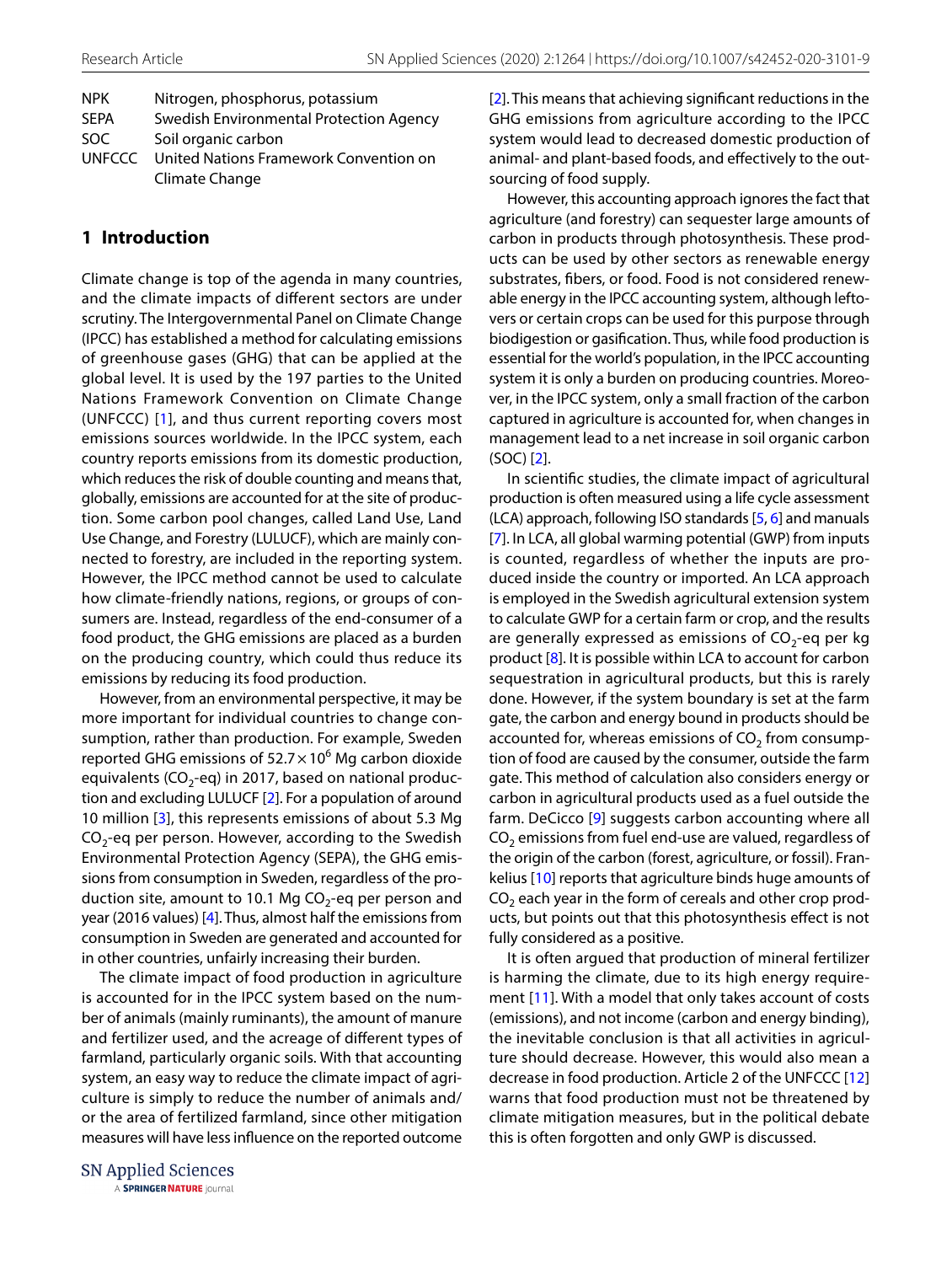Existing labeling or certifcation systems for agriculture, e.g., organic certifcation [[13\]](#page-9-12), do not consider the efficiency of agriculture, which means that scarcity of good arable land is not considered a limiting resource for future food production. If systems are associated with low efficiency in the production of common agricultural commodities that are traded globally, this will lead to spatial expansion of agriculture and cause indirect land use change (iLUC) and associated GHG emissions [[14\]](#page-9-13). Thus, focusing solely on GHG emissions and ignoring carbon sequestration can result in less climate-friendly decisions.

The aim of this study was to compare conventional LCA with a carbon capture LCA method (CC-LCA) for valuing carbon sequestration in agricultural products used as food and fuel, whereby food production and consumption are separated. The carbon in agricultural products can be used as food, feed, or fuel. In the CC-LCA approach, the GHG emissions from consumption are accounted for at the place and in the sector in which they are consumed, as food or fuel. This allows the carbon footprint of a farm to be calculated in a way that takes into account the *net* GHG emissions from farm production, and not only the *gross* emissions. The advantage of this method is that different measures on a farm can be compared, immediately revealing which gives the lowest net emissions in relation to sequestered carbon. The CC-LCA method could thus be used to calculate the net impact on the atmosphere of a particular product, or of all farms within a country, which would allow the real climate impact of agriculture to be assessed and support decisions on more sustainable food production.

To illustrate the impacts and consequences of conventional LCA methodology and the CC-LCA method, we used both approaches to calculate net outputs of GHG and energy for two case farms in Sweden and compared the results obtained. We also used the CC-LCA method to calculate the net impact of mineral nitrogen fertilizer application to a winter wheat crop in Sweden in terms of crop production, GHG emissions, and carbon sequestration.

## **2 Methods**

Conventional LCA and carbon capture LCA (CC-LCA) were both used to calculate emissions of GHG from two actual typical farms in Sweden, an arable farm and a dairy farm. In both methods, the GHG emissions from production are charged to the producing farm. However, in CC-LCA, the carbon in products is considered "income" for the producing farm, and if the product is sold as food or fuel, the carbon is charged to the consumer instead of the producer. If the product is sold as animal feed, the carbon is considered an input to animal production, as energy in the feed.

#### **2.1 Conventional LCA approach**

The conventional LCA calculations for the two farms were performed using a decision support tool called VERA developed by the Swedish Board of Agriculture [\[15\]](#page-9-14). It was originally designed to calculate the nutrient balance on farms, but has been extended to include, e.g., GHG emissions in a basic LCA for the farm. It takes a life cycle perspective, which means that the GHG emissions from the production of inputs, such as mineral fertilizer, feed concentrate, and energy, are included to calculate the total GHG emissions from production. The GHG emissions from soil, animals, and manure are also included. The GHG gases assessed are carbon dioxide (CO<sub>2</sub>), methane (CH<sub>4</sub>), and nitrous oxide ( $N_2$ O). Emissions from fossil sources (e.g., fossil fuels) and from iLUC (e.g., emissions due to deforestation for the production of purchased feedstufs) are considered. Carbon of biological origin that is likely to be returned quickly to the cycle, such as the carbon bound in feed and food, is not included [\[16\]](#page-9-15). The values used for emissions from soil, animals, etc. are in line with those recommended by IPCC.

#### **2.2 CC‑LCA approach**

In our CC-LCA calculations, the system boundary was set around the farm and did not include the consumer. This means that the GHG emissions from inputs, soil, and animal digestion and manure were considered, but also the  $CO<sub>2</sub>$  bound in cereals produced and in all roughage, milk, and meat sold. Accounting for the carbon content in purchased feed normally gives higher GHG emissions than the conventional LCA approach, which only considers GHG emissions from the production of inputs.

In the CC-LCA calculations, we assumed that 1 kg carbon in the harvested product captured 3.68 kg  $CO<sub>2</sub>$  from the atmosphere, a value based on the molar weight of carbon (12) and oxygen (16). Other assumptions used in the calculations were that plant dry matter contains 45% carbon [\[17\]](#page-9-16), milk contains 0.069 Mg carbon per Mg [[18](#page-9-17), [19](#page-9-18)], and living animals contain 18% carbon [\[20,](#page-9-19) [21\]](#page-9-20). To avoid double-counting for purchased carbon in feed emitted as methane during digestion or from manure, an adjustment had to be made. The carbon emitted as methane was therefore subtracted from the methane emissions.

The changes in soil organic carbon (SOC) stocks were estimated using the carbon balance model ICBM, which can be applied at diferent scales from laboratory to feld, regional, and national [[22](#page-10-0)[–24\]](#page-10-1). This model is also used in Swedish carbon reporting within the UNFCCC framework [[25,](#page-10-2) [26\]](#page-10-3), in LCA applications [[27–](#page-10-4)[30](#page-10-5)], and in farm-scale advisory tools [[31,](#page-10-6) [32](#page-10-7)]. In the present application, we used the two-pool version of ICBM, with model parameters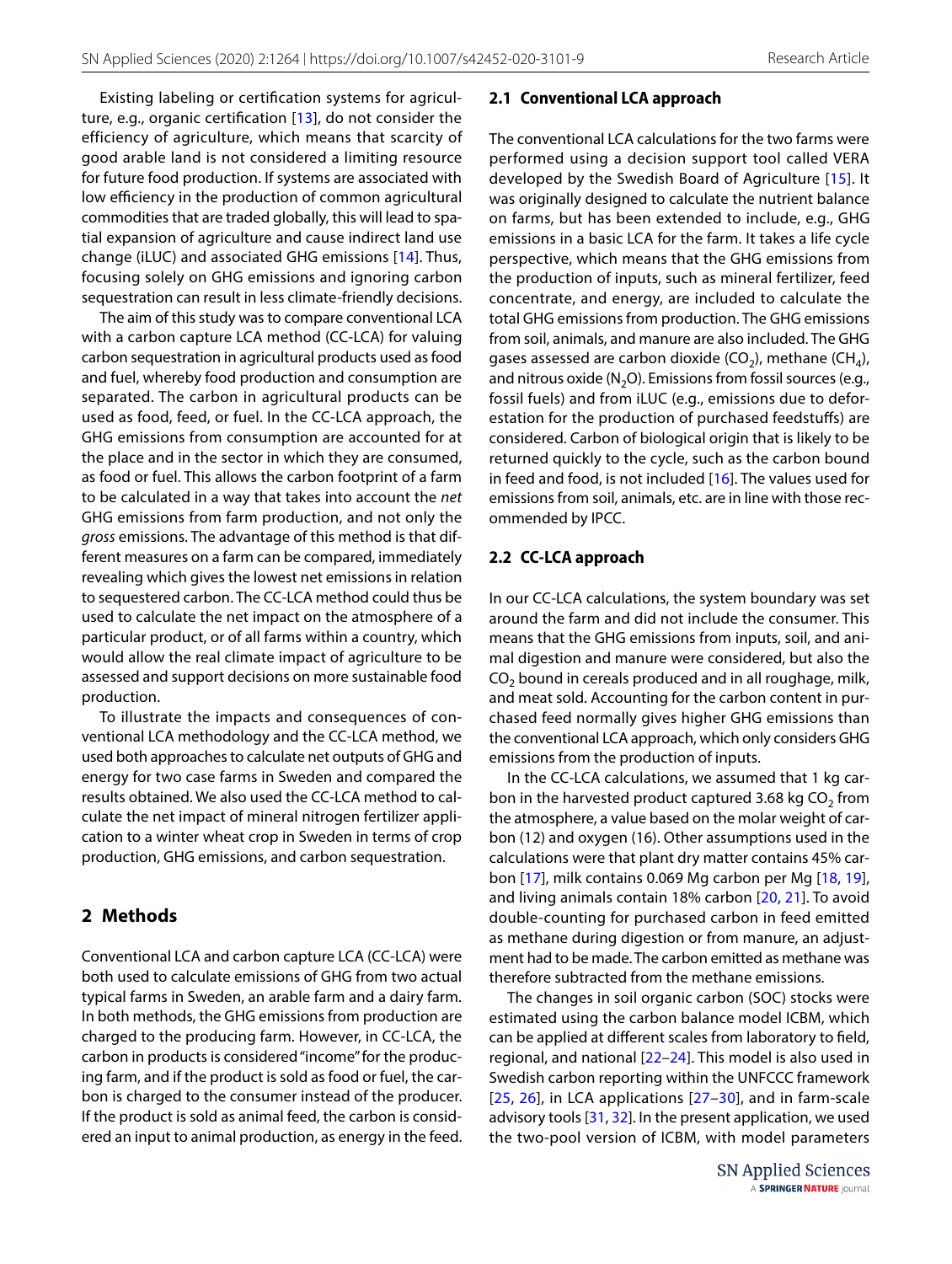<span id="page-3-0"></span>**Table 1** Characteristics of the two case farms in Sweden

according to Andrén et al. [[26](#page-10-3)]. Carbon inputs through above-ground (straw and stubble) and below-ground (roots, including rhizodeposition) crop residues were calculated from crop yields according to Bolinder et al. [[33](#page-10-8)] for each crop in the rotation on the case farms.

# **3 Materials and data**

## **3.1 Mineral fertilizer used in the studies**

Both case farms use mineral fertilizer produced by Yara in Norway. We also used Yara fertilizer in calculations of the net impact of mineral nitrogen fertilizer, as it is the most common fertilizer sold in Sweden. The product sold in Sweden is produced with a catalyst technology that reduces the  $N_2O$  emissions from nitric acid plants by 90% and gives a nitrogen fertilizer with GHG emissions of 3.6 kg  $CO<sub>2</sub>$ -eq per kg nitrogen, which is well below the European "best available technique" (BAT) level and 50% below the emissions from the average European plant not operating with BAT. Plants outside Europe generally have even higher carbon footprint than the European average [\[34\]](#page-10-9).

## **3.2 Case farms**

Both case farms are situated in central Sweden and use mineral fertilizer from Yara and renewable electricity (hydropower), which gives low emissions of GHG gases (Table [1](#page-3-0)).

## **3.2.1 Arable farm**

The arable farm has 98 ha of arable land, on which barley, oats, rapeseed, and ley harvested as hay or silage are produced. Annual inputs to the farm are seeds, some plant protection chemicals, and 26 Mg mineral fertilizer as NPK 27-3-3 and 12 Mg as NPK 21-3-10. In crop cultivation, harvest, and some drying of grain, 13,000 L diesel are used. This diesel contains 5% biodiesel. Electricity is used to dry hay, etc. and 50% of the grain is dried with left-over biofuels from the farm's own forest. Annual outputs from the farm are 126 Mg oats, 112 Mg malting barley, 20 Mg rapeseed, and 130 Mg dry matter of hay. The nutrient balance shows a defcit of 3 kg phosphorus and 26 kg potassium per hectare, which has to be balanced by the soil.

## **3.2.2 Dairy farm**

The dairy farm has 71 dairy cows on an annual basis and around 80 heifers and calves, making it slightly smaller than the average dairy farm in Sweden, which has 92 milking cows (2018 values) [[35](#page-10-10)]. Its agricultural land consists

**SN Applied Sciences** A SPRINGER NATURE journal

|                          | Arable farm      | Dairy farm       |
|--------------------------|------------------|------------------|
| Natural pasture          | 0 <sub>ha</sub>  | 15 <sub>ha</sub> |
| Oats                     | 28 ha            | 0 <sub>ha</sub>  |
| <b>Barley</b>            | 28 ha            | 25 ha            |
| Spring rapeseed          | 10 <sub>ha</sub> | 0 <sub>ha</sub>  |
| Ley                      | 35 ha            | 60 ha            |
| Dairy cows               | 0 animals        | 70 animals       |
| Hiefers and calves       | 0 animals        | 80 animals       |
| Main inputs              |                  |                  |
| Nitrogen fertilizer      | 9.5 Mg           | 6.7 Mg           |
| Phosphorus               | 1 Mg             | 0 Mg             |
| Potassium                | 1.8 Mg           | 0 Mg             |
| <b>Feed concentrates</b> | 0 Mg in DM       | 263 Mg in DM     |
| <b>Diesel</b>            | $13 \text{ m}^3$ | $11 \text{ m}^3$ |
| Electricity              | 70 MWh           | 76 MWh           |
| Outputs                  |                  |                  |
| Cereals                  | 238 Mg           | 0 Mg             |
| Rape seed                | 20 Mg            | 0 Mg             |
| Hay                      | 130 Mg in DM     | 0 Mg in DM       |
| Milk (ECM)               | 0 Mg             | 772 Mg           |
| Animals                  | 0 Mg             | 19.5 Mg          |

of 65 ha ley, 25 ha barley, and 15 ha semi-natural grassland. Some of the cereal and most of the roughage (hay, silage, pasturage, etc.) used as animal feed are grown on the farm, but concentrate for the dairy cows is bought in. Under Swedish law, all cows and heifers must be allowed to graze outdoors in summer and the nutrients in animal manure must be used in an efficient way according to regulations for reducing its environmental impact. The cows on the farm are milked year-round in a voluntary milking system (one milking robot) and produce around 11 Mg energy-corrected milk (ECM) per head and year. The calves are mainly fed on milk from the cows. On an annual basis, the farm sells almost 772 Mg ECM and 19.5 Mg living animals as calves, heifers, or beef animals. In terms of nutrient balance, the farm brings in enough phosphorus and potassium in concentrate for the cows. In total, the farm has a surplus of 10 kg phosphorus and 27 kg potassium per hectare. Mineral fertilizer containing only nitrogen and sulfur is bought (20 Mg NS 27-4) and 11,000 L diesel are used annually, of which 5% is biodiesel.

## **3.3 Impact of mineral nitrogen fertilizer**

The Swedish Board of Agriculture evaluates a large number of feld experiments every year and reports the economically optimal average fertilizer dose for diferent crops [[36,](#page-10-11) [37\]](#page-10-12). Nitrogen fertilization increases crop production to a certain optimal level (Fig. [1\)](#page-4-0). Exceeding the optimal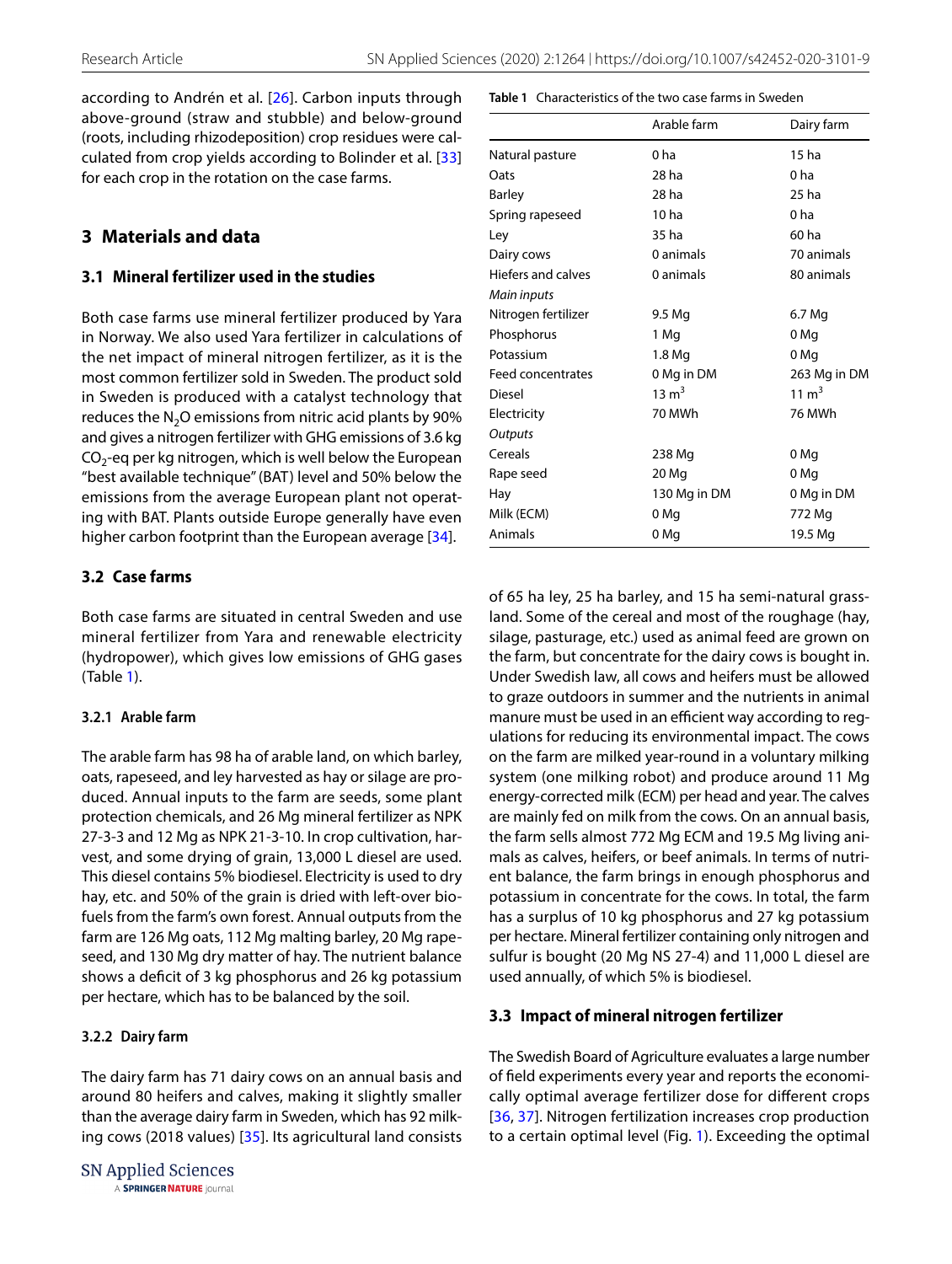

<span id="page-4-0"></span>**Fig. 1** Yield of winter wheat (Mg ha−1) as a function of nitrogen fertilization rate (kg ha<sup>-1</sup>). Based on data from 10 years of field trials in southern Sweden. Compiled by Borling and used by the Swedish Board of Agriculture in recommendations to farmers [[36](#page-10-11)]

fertilizer dose decreases nitrogen utilization efficiency and increases the risk of crop lodging and leaching of nitrogen. In the CC-LCA approach in the present study, calculations of net output of energy and GHG emissions when using mineral nitrogen fertilizer were based on 10 years of feld experiments with winter wheat in southern Sweden evalu-ated by the Swedish Board of Agriculture [\[36\]](#page-10-11). As input to the calculations, the climate footprint and energy use in producing the mineral fertilizer were considered.

The moisture content in the harvested grain was assumed to be 18%, and it was assumed to be dried to 14% moisture content. Emissions of  $N<sub>2</sub>O$  from the soil after the application of mineral fertilizer and manure were calculated according to UNFCC guidelines:

$$
N_2O \text{ emissions} = \text{NFERT} \times \text{EF1} \times 44 / 28 \tag{1}
$$

where NFERT is the amount of mineral nitrogen fertilizer used, EF1 is an emissions factor (1% of NFERT), and 44/28 is a conversion factor from  $N_2O-N$  to  $N_2O$ , where GWP<sub>100</sub> for 1 kg N<sub>2</sub>O is 298 CO<sub>2</sub>-eq [\[2](#page-9-1)]. Data used for calculating the net effect of mineral nitrogen fertilizer are listed in Table [2](#page-4-1).

#### **4 Results**

#### **4.1 Carbon footprint of agricultural production on the case farms**

#### **4.1.1 Arable farm: crop production**

**4.1.1.1 Emissions in conventional LCA** The GHG emissions from the arable farm, calculated using conventional LCA, are shown in Fig. [2](#page-4-2). The main inputs were energy (electricity and diesel), seed, and mineral fertilizer. Almost half of the GHG emissions were associated with fertilization and

<span id="page-4-1"></span>**Table 2** Data used for calculating the net efect of mineral nitrogen fertilizer

| Description                                                                 | Value Unit |                                        | References |
|-----------------------------------------------------------------------------|------------|----------------------------------------|------------|
| Emissions of CO2-eg                                                         | 3.6        | $kq$ $kq^{-1}$ N                       | [34]       |
| Energy use for production of<br>1 kg N                                      | 37         | MJ                                     | [38]       |
| Carbon content in wheat (DM)                                                | 45         | %                                      | [17]       |
| Energy in wheat (85% DM)                                                    | 14.4       | MJ                                     | [39]       |
| Fuel for farming and harvest                                                | 88         | $L$ ha <sup>-1</sup>                   | [40]       |
| Diesel, energy content                                                      | 35.3       | MJ L $^{-1}$                           | [38]       |
| Diesel, primary energy factor                                               | 1.1        |                                        | [41]       |
| Greenhouse gas (GHG) emissions, incl. conversion from primary<br>energy in: |            |                                        |            |
| Production, diesel                                                          | 11         | g CO <sub>2</sub> -eq MJ <sup>-1</sup> | [38]       |
| Tractor, diesel                                                             | 81.2       | g CO <sub>2</sub> -eq MJ <sup>-1</sup> | [38]       |
| Fuel oil for drying grain                                                   | 0.15       | $L L^{-1}$ water                       | [42]       |
|                                                                             |            |                                        |            |

soil tillage (Fig. [2](#page-4-2)). However, these calculations ignored the carbon and energy in the products produced on the farm [\[16\]](#page-9-15). In total, the arable farm emitted 154 Mg  $CO_2$ -eq (around 1.6 Mg  $CO<sub>2</sub>$ -eq per hectare). The emissions of GHG per kg product produced were as follows: cereals 0.35 kg  $CO_2$ -eq, rapeseed 0.8 kg  $CO_2$ -eq, and hay 0.43 kg  $CO_2$ -eq per kg dry matter (DM).

**4.1.1.2 Emissions in CC‑LCA** The CC-LCA model accounted for carbon bound in products produced on the arable farm. Total emissions were again 154 Mg  $CO<sub>2</sub>$ -eq, but 577 Mg  $CO<sub>2</sub>$ -eq were bound as carbon in the crop products produced, while the carbon content in soil decreased by 0.076 Mg C per hectare and year, corresponding to 0.28 Mg CO<sub>2</sub>-eq. In total, this resulted in net carbon binding of 395 Mg CO<sub>2</sub>-eq (3.9 Mg CO<sub>2</sub>-eq. per ha). Thus, in this approach emissions were negative (net sink) for the four

<span id="page-4-3"></span>

<span id="page-4-2"></span>**Fig. 2** Greenhouse gas (GHG) emissions from the arable farm and the dairy farm, including emissions associated with cultivating agricultural crops (fertilizer and tillage), dairy cow digestion, and manure management, calculated using conventional life cycle assessment (LCA)

**SN Applied Sciences** A SPRINGER NATURE journal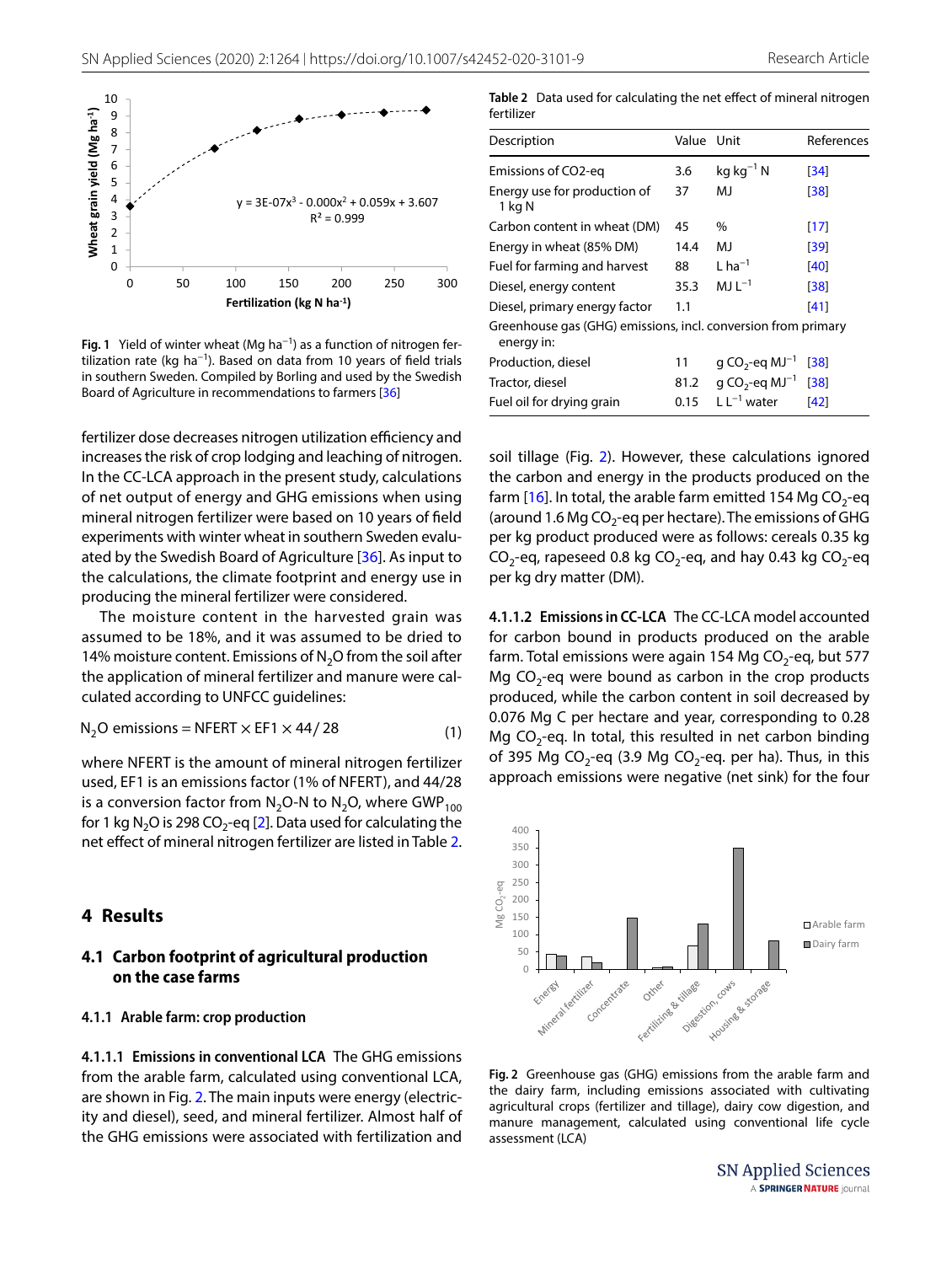

<span id="page-5-0"></span>**Fig. 3** Greenhouse gas (GHG) emissions from the arable farm, calculated using carbon capture-life cycle assessment (CC-LCA)

crops produced in the rotation on the arable farm and net GHG emissions were also negative (Fig. [3\)](#page-5-0).

#### **4.1.2 Dairy farm: milk and meat production**

**4.1.2.1 Emissions in conventional LCA** The GHG emissions from the dairy farm, calculated using conventional LCA, are shown in Fig. [2.](#page-4-2) The main inputs were energy (electricity and diesel), mineral fertilizer, feed concentrate, bedding material, etc. Feed digestion is normally the largest contributor of GHG emissions in environmental assessments of dairy farms, since the methane produced in the rumen of ruminants is a powerful GHG, in these calculations 25-fold stronger than  $CO<sub>2</sub>$  [[2\]](#page-9-1). For the dairy farm, primarily producing milk and beef, conventional LCA revealed large emissions of GHG (777 Mg  $CO<sub>2</sub>$ -eq), around 10 Mg  $CO<sub>2</sub>$ -eq per dairy cow. Almost 50% of these emissions derived from rumen digestion (Fig. [2](#page-4-2)). Some of the carbon in inputs such as feed concentrate is released as  $CH<sub>4</sub>$  during digestion, and during storage and use of manure (Fig. [2](#page-4-2)). Emissions from the use of electricity were marginal, since it originated from hydropower. A part of these emissions is related to the animals sold. In this case, we allocated 85% of the emissions to the milk and 15% to sold animals [\[43](#page-10-18)]. The GHG emissions per kg energycorrected milk (ECM) were 0.86 kg  $CO<sub>2</sub>$ -eq, which is low in an international perspective [[44\]](#page-10-19). In the conventional LCA, only the emissions resulting from production, i.e., the "costs," were considered.

**4.1.2.2 Emissions in CC‑LCA** The CC-LCA approach resulted in similar emissions of GHG from the dairy farm as conventional LCA (739 Mg CO<sub>2</sub>-eq) (Fig. [4\)](#page-5-1). The carbon in purchased concentrate, straw, etc. was included in the calculations. The dairy farm bought 263 Mg dry matter (DM) of feed concentrate. With a carbon content of 45%, the purchased feed concentrate contained 118 Mg carbon. This carbon was sequestered by another farm and 434 Mg CO<sub>2</sub>-eq (118 $\times$ 3.68) was accredited to the pro-



<span id="page-5-1"></span>**Fig. 4** Greenhouse gas (GHG) emissions from the dairy farm, calculated using carbon capture-life cycle assessment (CC-LCA)

ducer of the feed concentrate. In the CC-LCA, this purchased carbon was a load for the purchasing dairy farm (Fig. [4](#page-5-1)). A part of the purchased carbon (counted in  $CO<sub>2</sub>$ ) is emitted by digestion as methane. In this case, 13.9 Mg methane was emitted by the cows' digestion, correspond-ing to 349 Mg CO<sub>2</sub>-eq (Fig. [2\)](#page-4-2). To avoid double-counting of the purchased carbon, the emissions from digestion were reduced; 13.9 Mg methane contains 10.4 Mg carbon and, counted in  $CO<sub>2</sub>$ , the GHG effect was 38 Mg  $CO<sub>2</sub>$ -eq.

In the same way, the emissions from "Housing and storage" (Fig. [2](#page-4-2)) were adjusted. These emissions were 83 Mg  $CO<sub>2</sub>$ -eq and consisted of 0.1 Mg nitrous oxide (N<sub>2</sub>O) and 2.1 Mg methane. Nitrous oxide is a very strong GHG, 298-fold stronger than  $CO<sub>2</sub>$ , but contains no carbon. However, the emitted methane contained 1.6 Mg carbon, corresponding to 6 Mg CO<sub>2</sub>-eq. The emissions for "Housing and storage" were therefore reduced by 6 Mg CO<sub>2</sub>-eq. (Figure [4\)](#page-5-1).

The carbon content in soil on the dairy farm increased by 0.38 Mg C per hectare and year (1.4 Mg  $CO<sub>2</sub>$ -eq) [[45](#page-10-20)], as shown by the negative value for "C in soil" in Fig. [4.](#page-5-1) The emissions from milk and meat were also negative, but net emissions were still high.

#### **4.2 Net efect of mineral fertilizer use according to CC‑LCA**

Input and output GHG emissions for a winter wheat crop in Sweden receiving diferent mineral fertilizer doses in feld trials are shown in Table [3](#page-6-0).

Based on field trial data, the official recommendation for southern Sweden is to fertilize winter wheat with 200 kg N per hectare when the expected yield is 9 Mg wheat per hectare [[37\]](#page-10-12). In the CC-LCA calculations on the feld trial data, increasing the fertilizer rate from 0 to 200 kg N per hectare increased carbon sequestration in the harvested product by more than 2 Mg (Table [3\)](#page-6-0), which means that about 7.6 Mg  $CO<sub>2</sub>$  was taken from the air. When the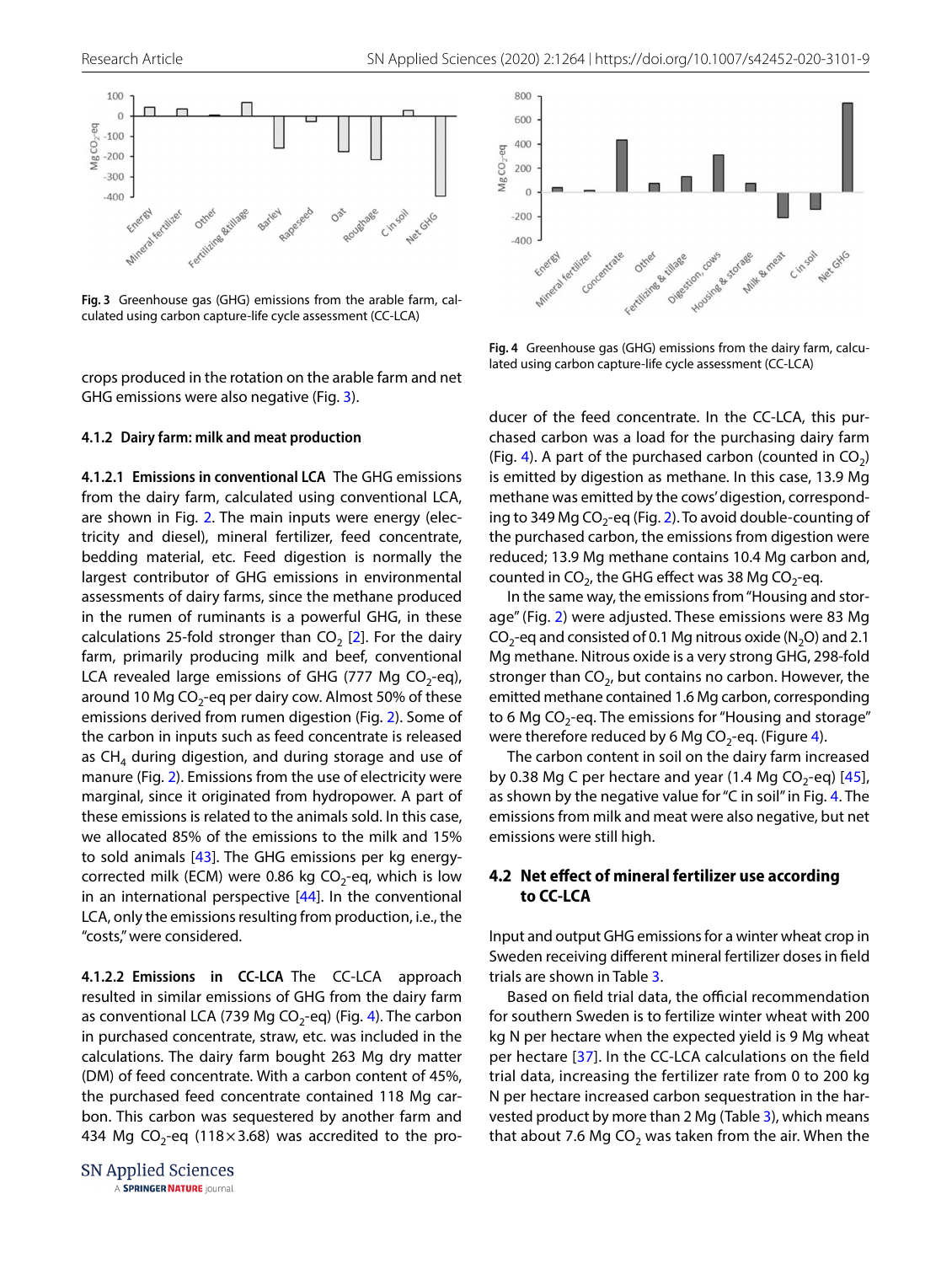| Field fertilization, kg N $ha^{-1}$                                                                     | 0        | 80   | 120    | 160    | 200    | 240    | 280    |
|---------------------------------------------------------------------------------------------------------|----------|------|--------|--------|--------|--------|--------|
| Emissions from production of fertilizer, $CO2$ -eq                                                      | 0        | 288  | 432    | 576    | 720    | 864    | 1008   |
| Emissions in field when fertilizing, $CO2$ -eq (see eq. 1)                                              | 0        | 375  | 562    | 749    | 937    | 1124   | 1311   |
| Yield, kg ha <sup><math>-1</math></sup> grain dry matter (excl. seed)                                   | 2924     | 5854 | 6774   | 7357   | 7556   | 7670   | 7804   |
| Yield, kg ha <sup><math>-1</math></sup> carbon in grain                                                 | 1316     | 2634 | 3048   | 3311   | 3400   | 3451   | 3512   |
| Yield, kg ha <sup>-1</sup> carbon bound $CO_2$ -eq                                                      | 4839     | 9689 | 11,211 | 12,176 | 12,506 | 12,694 | 12,916 |
| Management, harvest & drying of grain, $CO2$ -eq                                                        | 371      | 452  | 478    | 494    | 499    | 503    | 506    |
| Net binding, $CO2$ -eq                                                                                  | 4468     | 8574 | 9740   | 10,357 | 10,350 | 10,203 | 10,090 |
| Net binding, $CO_2$ -eq with basic yield <sup>a</sup> excluded                                          | 0        | 4106 | 5272   | 5889   | 5882   | 5735   | 5622   |
| Factor relating $CO_2$ -eq bound to that emitted in fertilizer<br>production (excl. zero fertilization) | $\Omega$ | 14   | 12     | 10     | 8      |        | 6      |

<span id="page-6-0"></span>Table 3 Emissions of greenhouse gases (GHG), carbon content in grain, and estimated net binding of CO<sub>2</sub> for different fertilizer doses tested in feld trials with winter wheat in southern Sweden

aWheat harvested without any mineral nitrogen fertilizer (basic yield). Final yield minus basic yield shows the effect of the fertilizer



<span id="page-6-1"></span>**Fig. 5** Net amount of carbon dioxide ( $CO<sub>2</sub>$ -eq, Mg per ha) sequestered by winter wheat grain at diferent fertilization levels (kg N ha<sup>-1</sup>). Greenhouse gas (GHG) emissions from fertilizer production, cultivation, and drying of grain deducted. Straw is an additional bonus, i.e., it is not included in these calculations. Data taken from feld trials (10-year average) in southern Sweden used by Swedish Board of Agriculture [\[36](#page-10-11)]

GHG emissions from the production of fertilizer, cultivation, and grain drying were subtracted, there was still a positive outcome in terms of reduced GHG emissions. When no nitrogen fertilizer was used, there was a level of yield called "basic yield" in Table [3.](#page-6-0) When this basic yield was subtracted from the yield obtained for the fertilized wheat crop, there was still a positive outcome in terms of reduced GHG emissions (Table [3,](#page-6-0) Fig. [5\)](#page-6-1).

At a nitrogen dose of 200 kg per ha, each 1 kg of nitrogen was estimated to bind (net) 29 kg  $CO<sub>2</sub>$ -eq, while at lower fertilization rates the amount bound was higher (37–51 kg CO<sub>2</sub>-eq) (Table [4](#page-6-2)). Energy binding in grain and net energy consumption also showed a positive trend when photosynthesis was boosted by the application of nitrogen fertilizer, up to a certain level (Table [5](#page-7-0) and Fig. [6](#page-7-1)).

#### **5 Discussion**

#### **5.1 Carbon footprint of agricultural production**

Agriculture is important as the main producer of food for the global population. Despite this, agriculture is often regarded as an environmental problem and, at least in Sweden, is being instructed to redirect by politicians, although seldom based on sound scientific evidence. Products from agriculture can be used as food, fibers, substrate for bioenergy production, as a carbon sink in soil, for textiles, or in the technosphere. In the transport and energy sectors, energy conversion efficiency is always calculated. Moreover, it is known that some fossil fuels, such as diesel, are needed for the production of biofuels. For example, production of wood chips for combined heat and power generation needs an energy input of 4–5% of the energy content in the wood chips [[46](#page-10-21)]. This energy can originate from renewable sources. It is also well known that the vehicle industry reports fuel input per km traveled

<span id="page-6-2"></span>**Table 4** Estimated amount of carbon dioxide bound in winter wheat grain, i.e., carbon sequestration, at diferent levels of mineral nitrogen fertilizer (yield with zero fertilizer (basic yield) deducted)

| Fertilizer rate in field, kg N $ha^{-1}$             | 80 |  | 200 | 240 | 280 |
|------------------------------------------------------|----|--|-----|-----|-----|
| Net binding in grain, kg $CO_2$ -eq per kg N applied |    |  |     |     | 20  |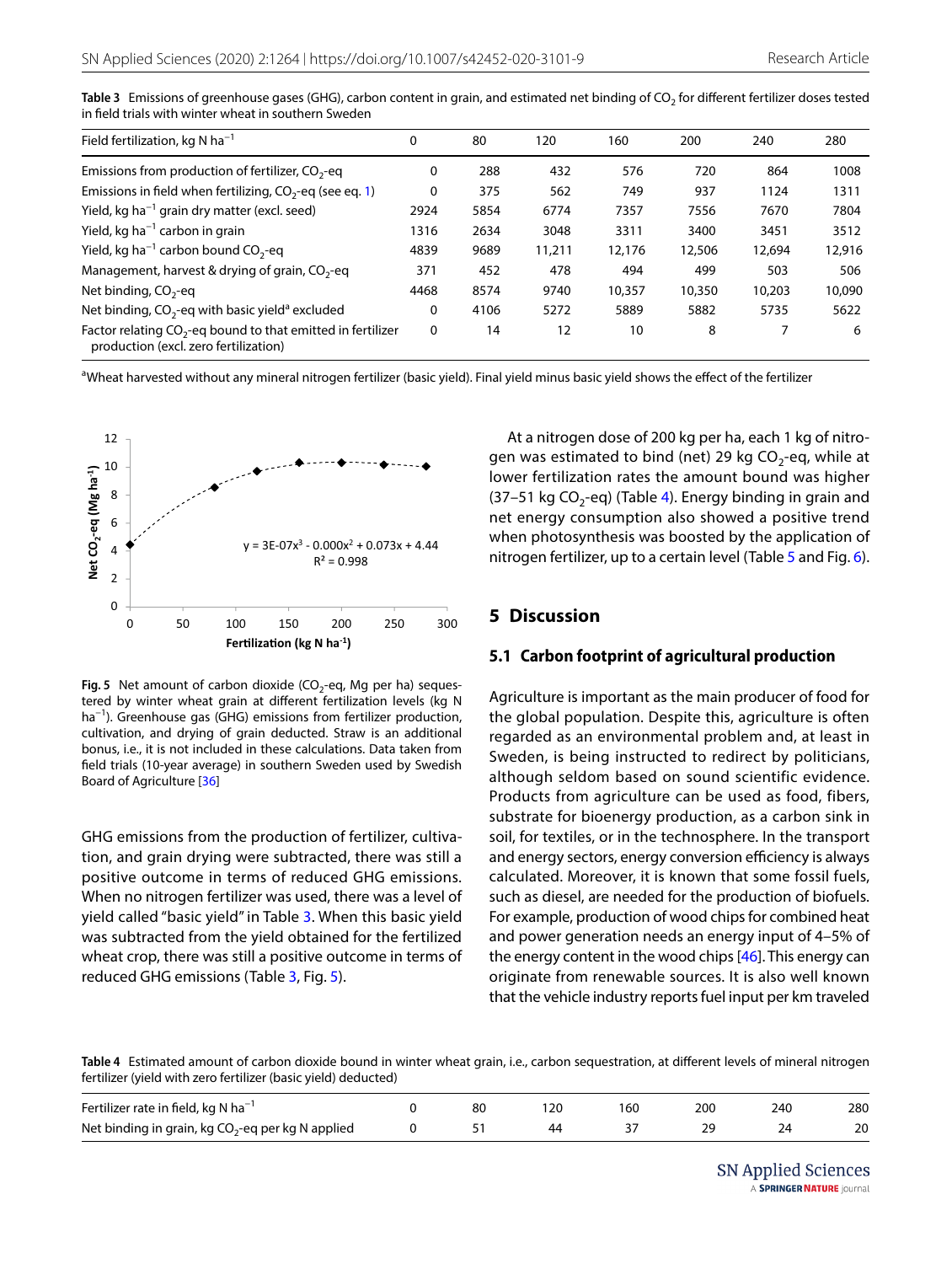<span id="page-7-0"></span>

|  |  |  | Table 5 Estimated energy outputs in harvested winter wheat, energy inputs for cultivation and drying of grain, and net yield of energy |
|--|--|--|----------------------------------------------------------------------------------------------------------------------------------------|
|--|--|--|----------------------------------------------------------------------------------------------------------------------------------------|

| Fertilizer rate, kg N                                        | 0      | 80     | 120     | 160     | 200     | 240     | 280     |
|--------------------------------------------------------------|--------|--------|---------|---------|---------|---------|---------|
| Energy for production of fertilizer                          | 0      | 2960   | 4440    | 5920    | 7400    | 8880    | 10,360  |
| Yield, kg per ha 15% moisture (seed excluded)                | 3440   | 6887   | 7969    | 8655    | 8890    | 9023    | 9181    |
| Energy in harvested grain, MJ, 15% moisture (seed excluded)  | 49,536 | 99,173 | 114,754 | 124,632 | 128,016 | 129,931 | 132,206 |
| Management and drying of grain, MJ                           | 45,103 | 90,811 | 104,608 | 112,814 | 114,652 | 115,050 | 115,801 |
| Net energy, MJ, after management and drying                  | 48,565 | 89,078 | 103,352 | 111,116 | 115,025 | 115,246 | 118,763 |
| Net energy, MJ excluding basic harvest <sup>a</sup>          | 0      | 45,708 | 59,505  | 67,711  | 69,549  | 69,947  | 70,698  |
| Energy gain, MJ, per kg N, counted stepwise                  | 0      | 571    | 496     | 423     | 348     | 291     | 252     |
| Energy gain divided by energy used for fertilizer production | 0      | 15     | 13      | 11      | 9       | 8       |         |

<sup>a</sup>Yield at zero N fertilization



<span id="page-7-1"></span>**Fig. 6** Net energy binding (i.e., net energy gain, GJ ha−1) in winter wheat grown at different fertilization levels (kg N ha<sup>-1</sup>). Energy consumption in fertilizer production, cultivation, and drying of grain deducted. Straw is an additional bonus, i.e., it is not included in these calculations

[[47](#page-10-22)]. This is an approach that the agricultural sector needs to adopt so that labeling certifcation systems for agriculture take the efficiency of agriculture into account. To achieve this, it is necessary to fnd a way to value the energy content and quality of protein produced on the fnite area of arable land available worldwide.

Our CC-LCA estimates for the case of a Swedish arable farm showed that when carbon capture in products was included, crop production became a net sink of GHG. In our case, the net emissions of GHG were negative, and the net carbon sequestration was almost 4 Mg per hectare. The sequestered carbon is sold to consumers, humans, animal farms, or energy users. This ecosystem service of sequestering carbon and delivering it in a product suitable for human food should be valued in the accounting system for climate impact.

The climate impact of ruminants has been widely debated since the FAO published its critical report in 2006 [[48\]](#page-10-23), and it is generally claimed that ruminant livestock contributes to climate change due to emissions of methane during digestion [[49](#page-10-24)]. Our calculations for a case dairy

**SN Applied Sciences** A SPRINGER NATURE journal farm in Sweden confrmed that the carbon content in milk and beef products did not compensate for the methane emissions from ruminant digestion (Fig. [4](#page-5-1)). However, the CC-LCA method of calculation equates the energy in milk and meat to that in wood chips (carbon as carbon), which is an unfair comparison. From a nutritional perspective, carbon in milk and meat is more valuable than that in wood chips, which are inedible to both humans and animals. Ruminants mainly convert grass into milk and meat, which are important in many diets. Grass is not edible to humans. As shown by Sonesson et al. [[50](#page-10-25)], it is possible to value the quality of proteins produced, instead of the amount of product, in LCA calculations. If the nutrient content in milk and meat were valued in comparison with wood chips, the outcome would probably be more positive for milk and meat production.

The environmental impact of consumption of meat, especially beef, is also widely criticized, but there are many areas where grazing animals supply ecosystem services such as biodiversity in the landscape [\[51](#page-10-26)]. Only 6% of GHG emissions from ruminants can be avoided if Sweden maintains its current grazed area [\[52\]](#page-10-27). Moreover, in some parts of the world, like northern Sweden, where only a few crops can cope with the short growing season and cold winters, ley and spring cereals for animal feed are the most proftable options for farmers. The most probable alternative land use would be forest, which is the dominant land use in Sweden, but that would reduce the biodiversity in these landscapes.

Analyses of the impact of agriculture on climate change should include both arable land and animal husbandry. Not all crops produced are of suitable quality for human food. If the baking properties of the wheat grain are low, it is classifed as animal feed. By-products and rejected products from beer production, sugar production, bakeries, etc. are also used as animal feed. Moreover, ley is normally an important break crop in arable production, especially when growing crops like potatoes, oilseeds, beans, and peas. In other words, animal husbandry has several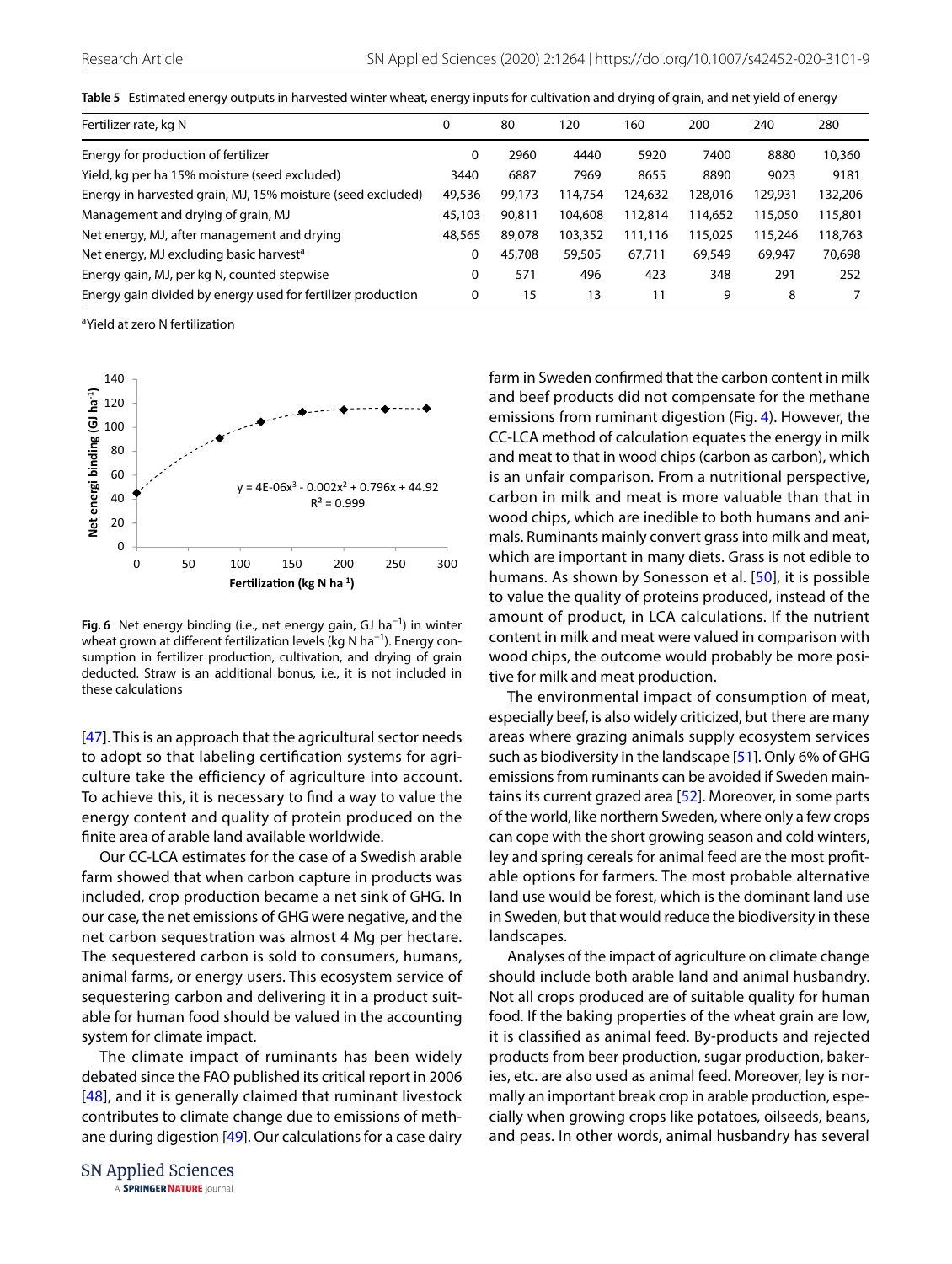positive feedbacks to crop production. On a global scale, animal husbandry is a main driver for deforestation, due to the increasing demand for feed and grazing land. This indirect effect of agriculture on global land use change and associated GHG emissions was not included in our analysis, which focused on the farm scale. However, accounting for net carbon sequestration in products, instead of only focusing on emissions from inputs, would acknowledge the fact that good arable land is a limited resource.

#### **5.2 Net efect of mineral fertilizer use**

Our analysis showed that a balanced use of mineral nitrogen fertilizer can be efective in increasing carbon sequestration. A Swedish winter wheat crop grown using the recommended dose (~200 kg/ha) of nitrogen fertilizer was estimated to bind about eight-fold more GHG in grain than was released during the production of the mineral fertilizer and cultivation of the crop (efects of zero fertilization and the additional benefts of wheat straw and soil carbon content are not included). While energy is needed in the production of mineral fertilizer, using fertilizer at the recommended rate in agriculture was estimated to return about nine-fold more energy in products (Table [5](#page-7-0)). Yara, the main producer of mineral fertilizers in Scandinavia, currently uses natural gas in manufacturing. The process could be improved from a climate perspective if energy from renewable sources was used. In pilot plants currently under construction, hydropower and solar energy will be used as energy inputs (Mogens Erlingson, Yara, personal communication, 2019).

As stated above, good arable land is a limited resource and needs to be used in a productive way. Balanced use of mineral fertilizer with a low carbon footprint, produced with best available technique, is an effective and environmentally sound way to increase the utilization of arable land.

## **5.3 Effect of official accounting approach**

The Swedish EPA [[2\]](#page-9-1) reported an increase of almost 5% in GHG emissions from agriculture between 2016 and 2017, partly due to increased use of mineral fertilizers and increased production of animals. Another report, on energy efficiency in Swedish agriculture, states that mineral fertilizers are energy-intensive and that, from an energy use perspective, it would be benefcial to decrease their use [\[53\]](#page-10-28). These conclusions are based solely on the emissions from the production of mineral fertilizer, while carbon sequestration in the products is ignored. Our CC-LCA calculations for a Swedish winter wheat crop showed that increasing the fertilizer rate to the recommended level for the region substantially increased the carbon and energy content in the harvested product, while the net outcome was positive in terms of energy and reduced GHG emissions.

In 2010, the Swedish Parliament decided that environmental problems in Sweden would have to be resolved without increasing environmental and health problems outside Sweden's borders, an objective called the "generational goal." It can be pointed out that it is rare to include actual consumption when analyzing the environmental impact from agriculture. However, according to SEPA, 73% of the GWP caused by food consumption in Sweden in 2016 occurred in other countries, an 8% increase from 2010 [[4,](#page-9-3) [54](#page-10-29)]. This figure will probably continue to increase in future if domestic food production is not valued for all its benefts, including its relatively low climate footprint. Food and feed imports can cause indirect land use change, where forests in other countries are converted to farmland, with consequences for climate change.

The global accounting system for climate impact (conventional LCA) only takes into account the costs (emissions), and not income (carbon and energy binding). Consequently, the positive efect of agricultural activities is overlooked, and agriculture appears to be a major contributor to greenhouse gas emissions. Future studies should seek to apply the CC-LCA approach to crop production systems in diferent countries and regions worldwide, which could help develop a fairer system for emissions accounting.

# **6 Conclusions**

The main task for agriculture is to produce food by harnessing the power of photosynthesis, but carbon sequestration is not considered in official climate change calculations. A fairer approach to assess environmental impact would be to measure the net flow of GHG in agriculture, and not only the emissions, on farm and national level. When CC-LCA was applied to a case arable farm in Sweden, and carbon capture in products was included, crop production became a net sink of GHG, compared with a net source in LCA. For a dairy farm, both approaches gave similar results, mainly because energy in milk and meat is unfairly equated to that in wood chips. A separate CC-LCA analysis of winter wheat production in Sweden showed that balanced use of mineral nitrogen fertilizer can be effective in increasing carbon sequestration and net energy production. Thus, instead of conventional LCA, we recommend a carbon capture LCA (CC-LCA) approach that considers the sequestered carbon and allows the marginal utility of individual actions to be calculated.

Analyses of the impact of agriculture on climate change should be holistic and should include both arable land and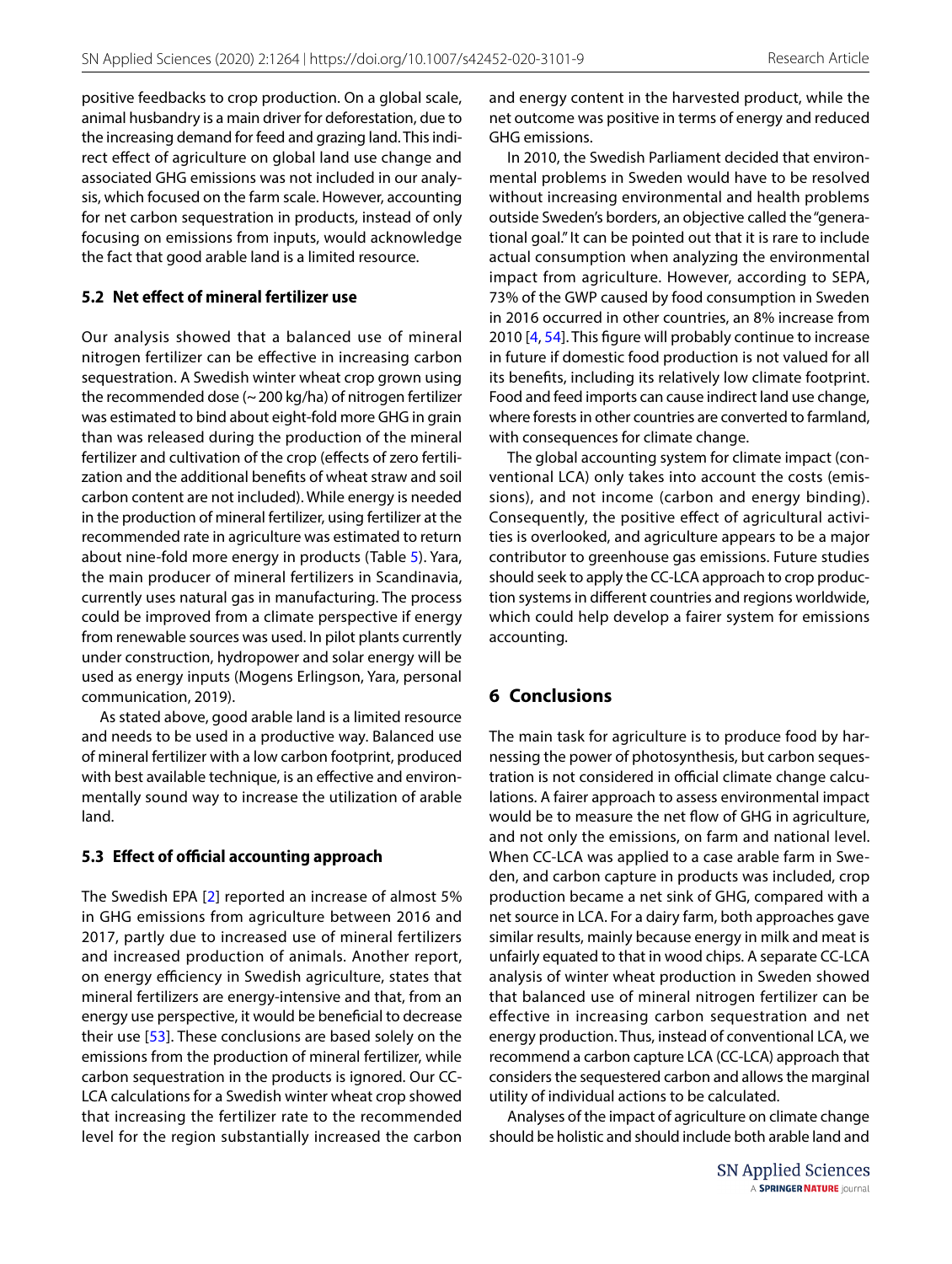animal husbandry. In some areas, it is not possible to grow cash crops for humans, but grazing animals can be used to produce food. Animals can also convert by-products and crops not ft for human consumption into high-quality food. Biodiversity is an important factor in ecological systems and, in areas where forest is the only option to agriculture, grazing animals increase biodiversity. In areas where crop production dominates, ley production and grazing by animals both increase biodiversity. Arable land is limited and needs to be used in an environmentally friendly and productive way. Crop production should be based on balanced use of mineral fertilizer, produced with best available technique, which increases the net binding of energy and carbon in harvest.

In order to enable environmentally sound decisionmaking and actions, the human-specifc energy quality requirements in food should be valued in a similar way as specifc fuel quality for cars. This would represent a signifcant change in the formulation of future political steering instruments and would require more climate-orientated labeling systems. Future approaches to steer consumers and policymakers toward more climate-friendly products and practices must acknowledge that agriculture sequesters carbon in raw products (food, fber, renewable fuels).

**Acknowledgements** We wish to express our gratitude to the Home in Sweden Foundation at The Royal Swedish Academy of Agriculture and Forestry (Grant No. H14-0071-HIS) for fnancial support.

#### **Compliance with ethical standards**

**Conflict of interest** The authors declare they have no confict of interest.

**Open Access** This article is licensed under a Creative Commons Attribution 4.0 International License, which permits use, sharing, adaptation, distribution and reproduction in any medium or format, as long as you give appropriate credit to the original author(s) and the source, provide a link to the Creative Commons licence, and indicate if changes were made. The images or other third party material in this article are included in the article's Creative Commons licence, unless indicated otherwise in a credit line to the material. If material is not included in the article's Creative Commons licence and your intended use is not permitted by statutory regulation or exceeds the permitted use, you will need to obtain permission directly from the copyright holder. To view a copy of this licence, visit [http://creativecommons](http://creativecommons.org/licenses/by/4.0/) [.org/licenses/by/4.0/](http://creativecommons.org/licenses/by/4.0/).

#### **References**

- <span id="page-9-0"></span>1. UNFCCC (United Nations Framework Convention Climate Change) (2019) [http://unfccc.int/essential\\_background/conve](http://unfccc.int/essential_background/convention/status_of_ratification/items/2631.php) [ntion/status\\_of\\_ratification/items/2631.php](http://unfccc.int/essential_background/convention/status_of_ratification/items/2631.php). Accessed May 2020
- <span id="page-9-1"></span>2. Swedish EPA (2019a) National Inventory Report Sweden 2019. Greenhouse Gas Emission Inventories 1990-2017 Submitted

**SN Applied Sciences** 

A SPRINGER NATURE journal

under the United Nations Framework Convention on Climate Change and the Kyoto Protocol

- <span id="page-9-2"></span>3. Sweden Statistics (2019) Statistikdatabasen [Data base] in Swedish. <http://www.statistikdatabasen.scb.se>. Accessed May 2020
- <span id="page-9-3"></span>4. Swedish EPA (2019b) Konsumtionsbaserade vaxthusgasutslapp per person och ar [Consumption-based greenhouse gas emissions per person per year] in Swedish [http://www.utslappsha](http://www.utslappshandel.se/sv/Sa-mar-miljon/Statistik-A-O/Vaxthusgaser-konsumtionsbaserade-utslapp-per-person) [ndel.se/sv/Sa-mar-miljon/Statistik-A-O/Vaxthusgaser-konsu](http://www.utslappshandel.se/sv/Sa-mar-miljon/Statistik-A-O/Vaxthusgaser-konsumtionsbaserade-utslapp-per-person) [mtionsbaserade-utslapp-per-person.](http://www.utslappshandel.se/sv/Sa-mar-miljon/Statistik-A-O/Vaxthusgaser-konsumtionsbaserade-utslapp-per-person) Accessed May 2020
- <span id="page-9-4"></span>5. ISO (2006a) Miljoledning: Livscykelanalys: Principer och struktur [Environmental management –Life cycle assessment- Principles and framework] in Swedish. SS-EN ISO 14040:2006. SIS Forlag, Stockholm
- <span id="page-9-5"></span>6. ISO (2006b) Miljoledning: Livscykelanalys: Krav och vagledning [Environmental management –Life cycle assessment- Requirements and guidelines] in Swedish. SS-EN ISO 14044:2006. SIS Forlag, Stockholm
- <span id="page-9-6"></span>7. Baumann H, Tillman AM (2004) The hitch hiker's guide to LCA. An orientation in life cycle assessment methodology and application. Lund: Studentlitteratur
- <span id="page-9-7"></span>8. Focus on Nutrients (2019) [http://www.greppa.nu/om-grepp](http://www.greppa.nu/om-greppa/om-projektet/in-english.html) [a/om-projektet/in-english.html.](http://www.greppa.nu/om-greppa/om-projektet/in-english.html) Accessed May 2020
- <span id="page-9-8"></span>9. DeCicco JM (2012) Biofuels and carbon management. Clim Change 111:627–640
- <span id="page-9-9"></span>10. Frankelius P (2020) A proposal to rethink agriculture in the climate calculations, Agronomy Journal (published by American Society of Agronomy). In press. [https://doi.org/10.1002/](https://doi.org/10.1002/agj2.20286) agi2.20286
- <span id="page-9-10"></span>11. SSNC (Swedish Society for Nature Conservation). [https://www.](https://www.naturskyddsforeningen.se/ekologisk-odling-klimatpaverkan) [naturskyddsforeningen.se/ekologisk-odling-klimatpaverkan](https://www.naturskyddsforeningen.se/ekologisk-odling-klimatpaverkan). Accessed May 2020 (**in Swedish)**
- <span id="page-9-11"></span>12. UNFCCC (United Nations Framework Convention Climate Change) (1992) [http://unfccc.int/resource/docs/convkp/conve](http://unfccc.int/resource/docs/convkp/conveng.pdf) [ng.pdf](http://unfccc.int/resource/docs/convkp/conveng.pdf). Accessed May 2020
- <span id="page-9-12"></span>13. United States Department of Agriculture (2019) [https://www.](https://www.ams.usda.gov/rules-regulations/organic/labeling) [ams.usda.gov/rules-regulations/organic/labeling.](https://www.ams.usda.gov/rules-regulations/organic/labeling) Accessed May 2020
- <span id="page-9-13"></span>14. Searchinger TD, Wirsenius S, Beringer T et al (2018) Assessing the efficiency of changes in land use for mitigating climate change. Nature 564:249–253. [https://doi.org/10.1038/s4158](https://doi.org/10.1038/s41586-018-0757-z) [6-018-0757-z](https://doi.org/10.1038/s41586-018-0757-z)
- <span id="page-9-14"></span>15. Swedish Board of Agriculture (2019a) VERA [a calculation tool] <https://adm.greppa.nu/vera.html>. Accessed May 2020 (**in Swedish**)
- <span id="page-9-15"></span>16. Berglund M (2015) Manual som beskriver Klimatkollen: klimatberakningar i VERA [Manual describing the climate calculations in VERA] in Swedish. [http://adm.greppa.nu/downl](http://adm.greppa.nu/download/18.77f61041167329de2ec48caf/1542812559623/klimatberakningar-vera-2015.pdf) [oad/18.77f61041167329de2ec48caf/1542812559623/klima](http://adm.greppa.nu/download/18.77f61041167329de2ec48caf/1542812559623/klimatberakningar-vera-2015.pdf) [tberakningar-vera-2015.pdf](http://adm.greppa.nu/download/18.77f61041167329de2ec48caf/1542812559623/klimatberakningar-vera-2015.pdf). Accessed May 2020
- <span id="page-9-16"></span>17. ECN, Phyllis 2. Database [https://www.ecn.nl/phyllis2.](https://www.ecn.nl/phyllis2) Accessed May 2020
- <span id="page-9-17"></span>18. Lindmark Mansson H (2012) Den svenska mjolkens sammansattning 2009, Rapport nr: 7094. In Swedish. En forskningsrapport från Svensk Mjolk. [The composition of Swedish milk]
- <span id="page-9-18"></span>19. Jonsson H, Baky A, Jeppson U, Hellstrom D, Karrman E (2005) Composition of urine, faeces, greywater and biowaste: for utilisation in the URWARE model, Urban Water report 2005:6. Chalmers University of Technology, Urban Water
- <span id="page-9-19"></span>20. Hogberg A, Pickova J (2002) Du blir vad du ater: fettsyror i foder, kott och manniska. Fakta Jordbruk Nr 11 2002. [You become what you eat: fatty acids in feed, meat and humans.] in Swedish. [http://fabod.nu/wp-content/uploads/du\\_blir\\_](http://fabod.nu/wp-content/uploads/du_blir_vad_du_ater.pdf) [vad\\_du\\_ater.pdf](http://fabod.nu/wp-content/uploads/du_blir_vad_du_ater.pdf). Accessed May 2020
- <span id="page-9-20"></span>21. Rosén A (2013) Aktuella trender inom notkottsproduktionen, Institutionen för livsmedelskunskap nr 384, SLU